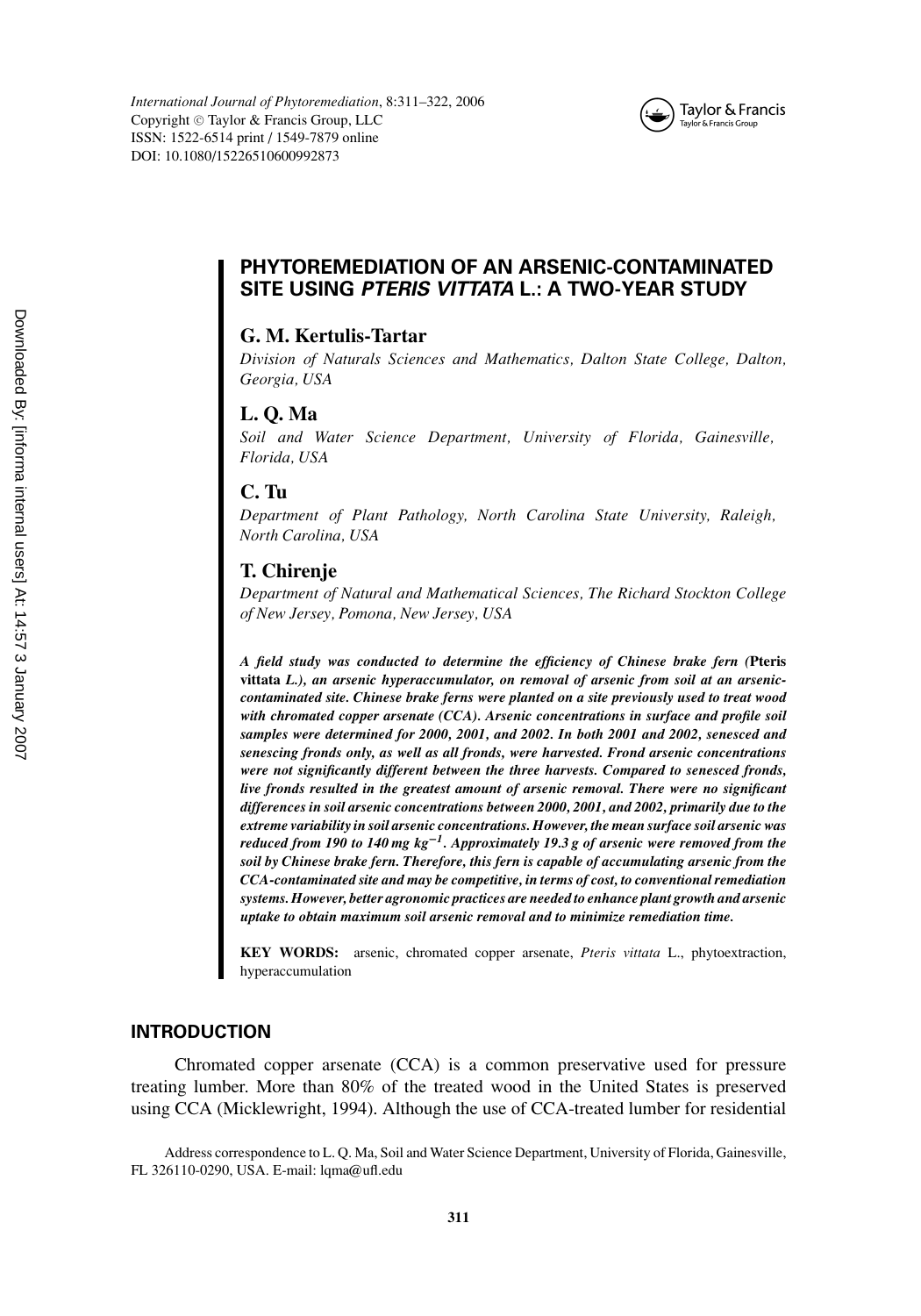construction has been phased out, soil-contamination problems still exist from the past and present use of this pesticide. The CCA in the wood may contaminate soil by leaching from the treated wood (Cooper, 1991; Hingston et al., 2001; Lebow, Williams, and Lebow, 2003; Stilwell and Gorny, 1997; Weis and Weis, 1996) or by direct contamination at wood-preservation sites (Allinson *et al.*, 2000; Bhattacharya *et al.*, 2002). The arsenic (As) component of the CCA pesticide is often considered to be the contaminant of major concern to plant and animal welfare.

Remediation of contaminated soils has traditionally focused on engineering-related methods (Cunningham *et al.*, 1997). Many of the methods, such as excavation, can be expensive and containment-remediation techniques, such as capping, do not actually remove the contaminant(s) from the soil. Recently, phytoextraction has emerged as a potential *in situ* remediation alternative to these traditional remediation methods.

Phytoextraction is briefly defined as the use of plants to remove pollutants from the soil and/or water matrices (Lasat, 2002; McGrath, Zhao, and Lombi, 2002; Raskin and Ensley, 2000). Commonly, hyperaccumulating plants are employed for phytoextraction purposes. By definition, the aboveground dry matter of arsenic hyperaccumulators is comprised of greater than 0.1% arsenic (Prasad and de Oliveira Freitas, 2003). In addition, a plant's bioconcentration factor (BF, concentration ratio of an element in plant tissue to the soil matrix) and transfer factor (TF, concentration ratio of an element in plant shoots to its roots) need to be greater than 1. These factors measure how efficiently a plant accumulates and transfers the contaminant. Ideally, a hyperaccumulator used for phytoextraction should have the following characteristics: high rates of accumulation and translocation, fast growth, and a high production of biomass (Watanbe, 1997).

The Chinese brake fern (*Pteris vittata* L.) was the first identified arsenichyperaccumulating plant (Komar *et al.*, 1998; Ma *et al.*, 2001a). However, other ferns in the *Pteris* genus, *P. longifolia*, *P. cretica* and *P. umbrosa* (Ma, Komar, and Kennelley, 2001b; Zhao, Dunham, and McGrath, 2002), as well as a non-*Pteris* fern, *Pityrogramma calomelanos*(Francesconi *et al.*, 2002) also have recently been determined to hyperaccumulate arsenic. The Chinese brake fern is a relatively fast-growing perennial plant that prefers alkaline soil. Most of the arsenic that is taken up by the fern is translocated and accumulated in its aboveground biomass. It was shown to have a relatively high production of root and frond biomass (Tu, Ma, and Bondada, 2002). The fern accumulated 11.8–64.0 mg As kg−<sup>1</sup> dry weight when grown in a uncontaminated soil (Ma *et al.*, 2001a). However, when the ferns were grown in an arsenic-contaminated soil, they accumulated 1442–7526 mg As kg−<sup>1</sup> dry weight in their fronds. Also, this fern is capable of taking up many different forms of arsenic (Ma *et al.*, 2001a; Tu and Ma, 2002). Further, Chinese brake fern was found to have high BF and TF of arsenic, indicating its ability to not only take up high amounts of arsenic, but also to translocate much of the arsenic to its fronds (Tu *et al.*, 2002), which can subsequently be harvested and taken off site. In a potting study by Tu *et al.* (2002), 26% of the initial soil arsenic was depleted using Chinese brake fern after 20 wk of growth.

Due to its fast growth, relatively large biomass production, and ability to hyperaccumulate and translocate arsenic, Chinese brake fern does exhibit the potential to be of great use for the phytoremediation of arsenic-contaminated soils. One study focused on using Chinese brake ferns and Indian mustard (*Brassica juncea*) to phytoremediate a soil contaminated with arsenic and lead (Pb) (Salido *et al.*, 2003). This study concluded that 8 yr would be needed to decrease the acid-extractable soil arsenic concentration from an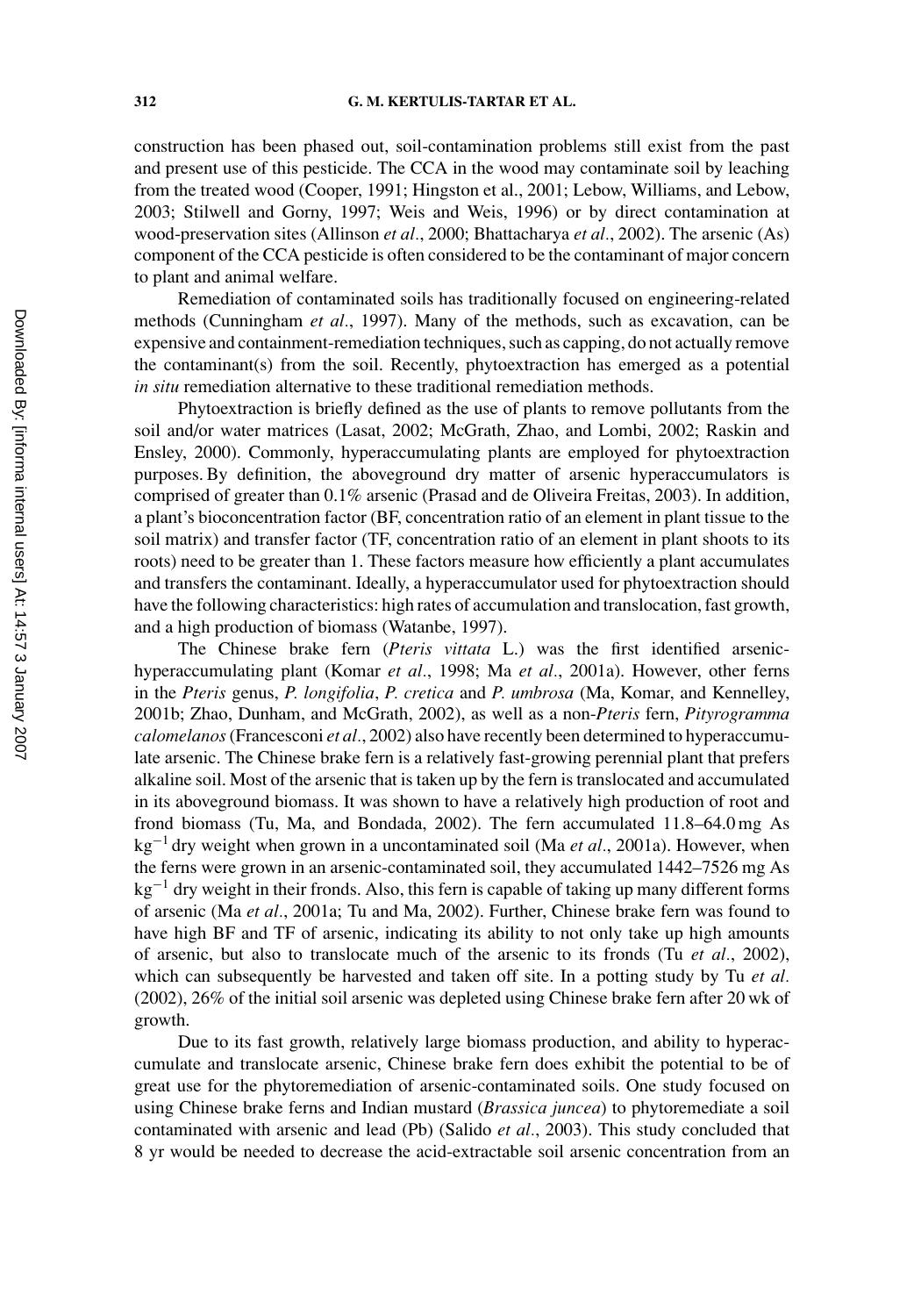average of 82 to 40 mg  $kg^{-1}$ . However, additional field-related data are needed before the fern can effectively be used for phytoextraction.

The main objectives of this field study were: 1) to determine the efficiency of Chinese brake ferns in accumulating arsenic from a CCA-contaminated site and 2) to determine the ability of Chinese brake ferns in decreasing total arsenic concentrations in CCAcontaminated soils.

# **MATERIALS AND METHODS**

### **Experimental Site**

The field site, located in Archer, Florida, was previously used to pressure-treat lumber with CCA from 1951–1962 (Woodward-Clyde, 1992). The soil at the site is classified as a loamy, siliceous, hyperthermic Grossarenic Paleudult. Previous analysis found the soil to have a pH range of 7.4 to 7.6 and organic matter content of 0.5 to 0.8%. Soil particle size distribution at this site was 88% sand, 8% silt, and 4% clay (Komar, 1999).

#### **Planting**

In September 2000, a  $30.3 \text{--} \text{m}^2$  plot was prepared at the CCA-contaminated site. The plot was hand-weeded and black plastic mulch was placed on the experimental area. No tilling was performed prior to transplanting Chinese brake ferns into hand-excavated holes (10.2 cm wide  $\times$  10.2 cm deep). The planting density was 0.09 m<sup>2</sup> per fern, for a total of 324 ferns. At the time of planting, each fern was supplied with 13 g of STA-GREEN® time-released fertilizer brand (12-4-8). Due to late planting, high mortality over the winter from frost and cold injury occurred, resulting in 314 ferns being replaced in April 2001.

# **Plot Maintenance**

The plot was hand-weeded approximately every 2 wk as needed and was watered daily with spray irrigation. No additional fertilizers or soil amendments were added during the 2001 or 2002 growing seasons. During January and February 2002, the ferns were covered with black plastic as necessary to prevent frost injury. However, due to some frost injury and lack of water, 111 ferns died in 2001. They were replaced in April 2002 with ferns of a similar size.

### **Plant Harvests in 2001**

Four harvests were performed in 2001. Senescing fronds (mostly brown with little green) were removed at ground level by hand in August, September, and October 2001. In December 2001, with the exception of fiddleheads and one to two live fronds to help facilitate survival of the ferns during the winter season, all fronds were removed. During sampling, the fern plants were grouped according to a pre-established grid of the site (36 total samples, 9 plants per sample).

# **Plant Harvests in 2002**

The ferns were harvested differently in 2002 to determine if harvesting frequency and/or method affected the amount of arsenic removed from the site. Three harvesting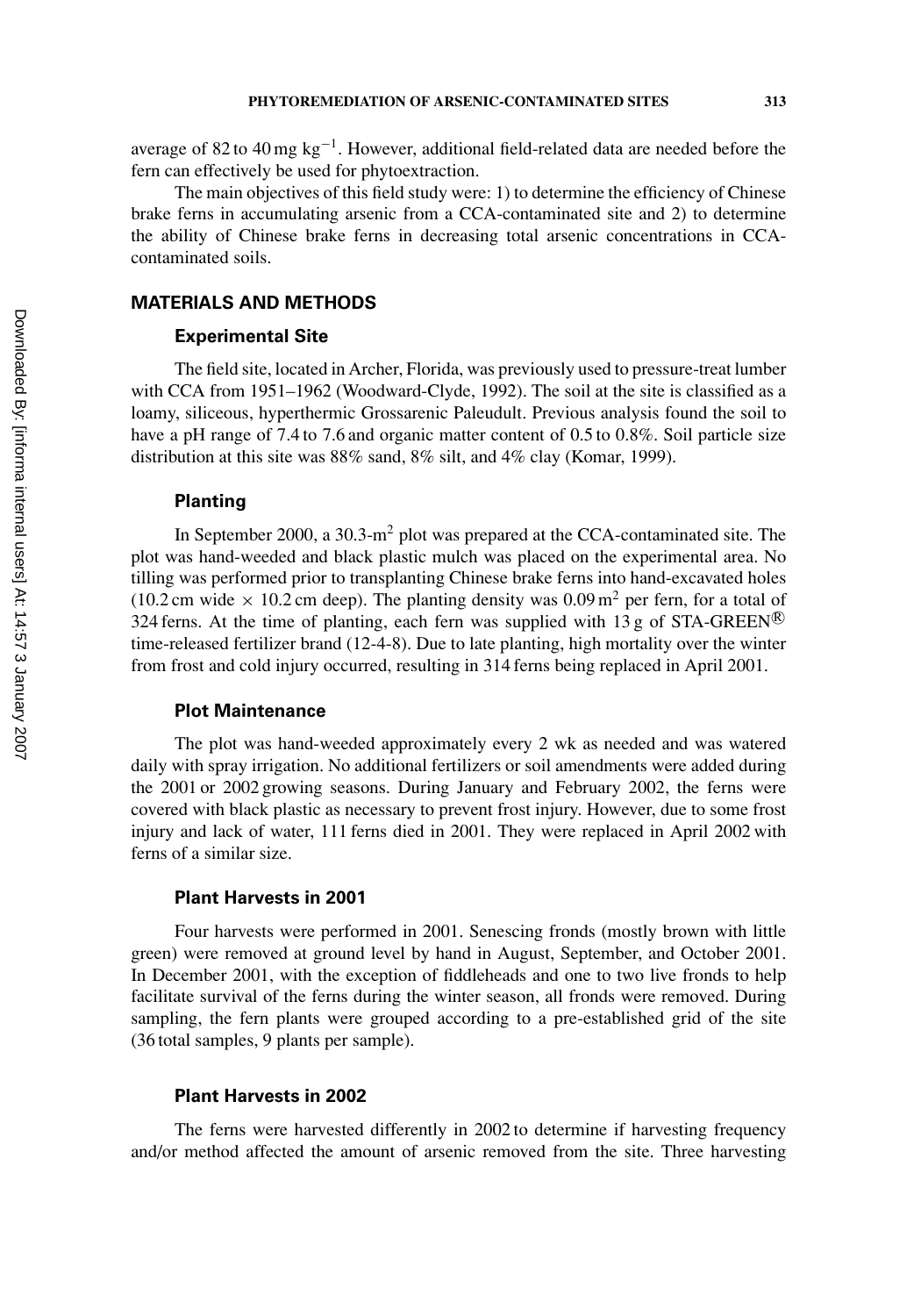treatments were used: senescing fronds harvested once a month, all fronds harvested twice a year, and all fronds harvested once a year.

### **Soil Sampling**

Soil samples were taken in September 2000, December 2001, and October 2002. In September 2000 and December 2001, 36 surface (0–15 cm) soil samples were systematically taken (1 sample per  $0.84 \text{ m}^2$ ) within the experimental plot. In addition to the surface samples, 9 soil profile samples were extracted (15–30 cm and 30–60 cm). Three sets of soil profile samples were taken for every 12 surface samples. Due to extreme difficulty in extracting the soil samples, only 10 random surface samples and 5 random profile samples at each depth were taken in October 2002.

#### **Determination of Frond Biomass and Arsenic Concentrations**

For all harvests, frond samples were placed into a 60◦C oven for approximately 48 h. Using a small brush, soil particles were removed from the dried fern samples as necessary. The plant samples were then weighed for dry biomass. The dried samples were ground through a 1-mm mesh Wiley Mill screen. All soil samples were air dried and sieved to pass through a 2-mm mesh screen. The plant or soil samples (0.5 g) were subjected to  $HNO3/H<sub>2</sub>O<sub>2</sub>$  digestion (USEPA Method 3051) on a hot block (Environmental Express, Ventura, CA). The digested plant samples were analyzed for total arsenic concentration using graphite furnace atomic absorption spectroscopy (GFAAS, Perkin Elmer SIMMA 6000, Perkin-Elmer Corp., Norwalk, CT).

# **Statistical Analysis**

The 3-yr data were tested for normality using Pro-UCL. The sample distributions were mixed, with data from year 2000 being lognormally distributed and data from year 2002 normally distributed. The data from year 2001 were neither normally nor lognormally distributed. Therefore, we used the minimum variance unbiased estimator (MVUE) of the median as a basis for comparison for the 3 yr. To test for significance among the 3 yr, nonparametric tests were used (NPAR 1-Way) in  $SAS^{\circledR}$  (SAS Institute, 2001).

# **RESULTS**

#### **Arsenic Removal by Ferns in 2001**

Of the three harvests of senescing fronds, significantly greater biomass was removed from the October harvest (Table 1). For the August and September harvests, a total of 557 g of biomass were harvested and for the October harvest, a total of 845 g of biomass was removed. However, there were no significant differences in arsenic concentrations in the senescing fronds from the three harvests (Table 1). The average arsenic concentration in the senescing fronds ranged from 2269 to 2403 mg As  $kg^{-1}$ . The amount of arsenic removed from the site in October (2150 mg) was significantly greater than that removed in August (730 mg) or September (780 mg) due to its higher biomass (Table 1).

As expected, compared to the harvests of senescing fronds, harvest of all fronds in December had significantly higher plant biomass and arsenic removal (Table 2). The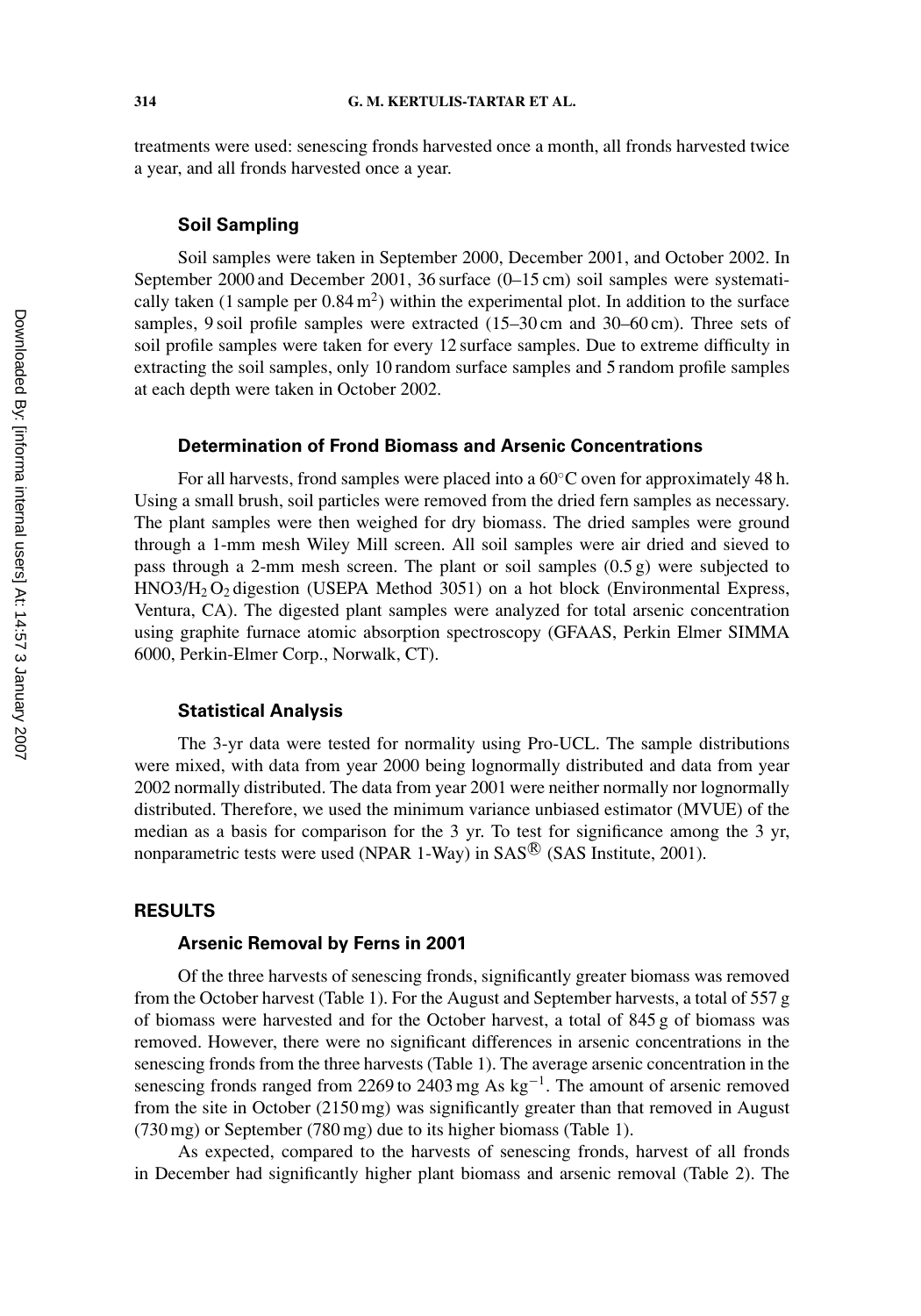| Harvest                        | Average As concentration<br>$(mg kg^{-1})$         |                                                    | Total biomass $(g)$<br>Year                  |                                            | Total As depletion $(g)$                              |                                                       |
|--------------------------------|----------------------------------------------------|----------------------------------------------------|----------------------------------------------|--------------------------------------------|-------------------------------------------------------|-------------------------------------------------------|
|                                | 2001                                               | $2002*$                                            | 2001                                         | 2002                                       | 2001                                                  | 2002                                                  |
| August<br>September<br>October | $2403 \pm 807$<br>$2389 \pm 429$<br>$2269 \pm 396$ | $1992 \pm 656$<br>$2560 \pm 502$<br>$2569 \pm 520$ | $281 \pm 3.0$<br>$276 \pm 3.0$<br>$845 + 11$ | $630 \pm 21$<br>$633 \pm 36$<br>$285 + 24$ | $0.73 \pm 0.01$<br>$0.78 \pm 0.01$<br>$2.15 \pm 0.03$ | $1.26 \pm 0.03$<br>$1.62 \pm 0.04$<br>$0.73 \pm 0.08$ |

**Table 1** Comparison of the total biomass removed, average frond arsenic concentration, and amount of arsenic remediated from the senescing frond harvests in 2001 and 2002

\*The 2002 data are normalized to estimate for the entire year's harvests. Values represent means  $\pm$  std dev.

December harvest yielded 2531 g of biomass and 12.1 g arsenic removed. The average arsenic concentrations in the fronds were  $4575$  mg kg<sup>-1</sup> dry biomass. Combined with the harvests of senescing fronds, a total of 3933 g biomass was removed from the site. On an acre basis, the biomass production for 2001 was 0.52 t. In total, the ferns removed approximately 15.7 g of arsenic from this site during 2001 (Tables 1 and 2).

#### **Arsenic Removal by Ferns in 2002**

Arsenic concentrations in the senescing fronds harvested in 2002, with an average arsenic concentration of 2374 mg kg−1, were not significantly different compared to those in 2001 (Table 2). However, slightly more biomass was removed in 2002 (1548 g) than in 2001 (1402 g).

Although there were no differences in frond arsenic concentration, the October harvest of senescing fronds yielded significantly less biomass than the August and September harvests (Table 1). In addition, more arsenic was removed from the site during the September harvest and the least in October. However, in 2001, the October harvest yielded the most biomass and arsenic removed.

Similar to 2001, arsenic concentrations and biomass from the harvest of all fronds were significantly higher than those from the harvest of senescing fronds (Table 2).

**Table 2** Comparison of average frond arsenic concentrations, total amount of biomass removed, and amount of arsenic removed, between the senescing fern fronds harvested in 2001 and 2002 and all fronds harvested in December 2001 and August 2002

|                                                                                             |                                                     | <b>Frond Harvest</b>                                |                                                     |                                                   |  |  |
|---------------------------------------------------------------------------------------------|-----------------------------------------------------|-----------------------------------------------------|-----------------------------------------------------|---------------------------------------------------|--|--|
|                                                                                             |                                                     | Senescing                                           | All                                                 |                                                   |  |  |
|                                                                                             | 2001                                                | $2002*$                                             | 2001                                                | 2002                                              |  |  |
| Average As concentration (mg $kg^{-1}$ )<br>Total biomass $(g)$<br>Total As depletion $(g)$ | $2354 \pm 573$<br>$1402 \pm 10.0$<br>$3.6 \pm 0.03$ | $2374 \pm 598$<br>$1548 \pm 39.0$<br>$3.6 \pm 0.11$ | $4575 \pm 575$<br>$2531 \pm 9.0$<br>$12.1 \pm 0.01$ | $3186 \pm 322$<br>$2244 + 144$<br>$7.12 \pm 0.46$ |  |  |

\*The 2002 data are normalized to estimate for the entire year's harvests. Values represent means  $\pm$  std dev.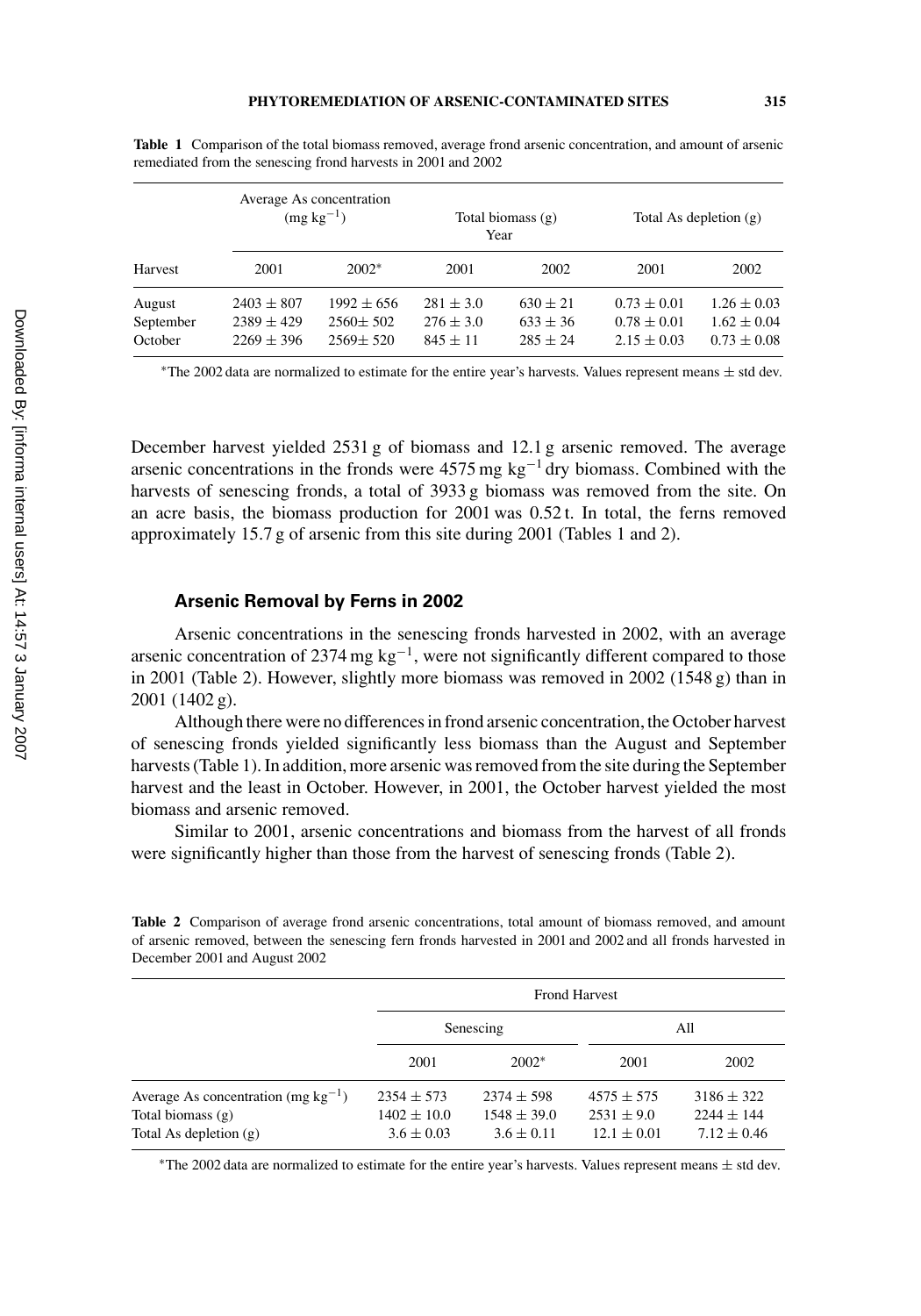|                   |               | Average As concentration (mg $kg^{-1}$ ) | Total As depletion |                      |     |
|-------------------|---------------|------------------------------------------|--------------------|----------------------|-----|
| Sample depth (cm) | 2000          | 2001                                     | 2002               | $mg \text{ kg}^{-1}$ | %   |
| $0 - 15$          | $190 \pm 89*$ | $182 + 112$                              | $140 \pm 81$       | 50                   | 26% |
| $15 - 30$         | $278 \pm 138$ | $212 \pm 178$                            | $158 + 31$         | 120                  | 43% |
| $30 - 60$         | $191 + 125$   | $180 + 46$                               | $169 + 79$         | 22                   | 12% |

**Table 3** Average soil arsenic concentrations and arsenic depletion of soil samples taken in 2000, 2001, and 2002. Soil samples were taken at three depths

<sup>∗</sup>Values represent means ± std dev.

During 2002, a total of 3792 g of plant biomass and 10.7 g of arsenic were removed from the plot. Combined with 2001, approximately 26.3 g of arsenic was removed by the ferns during the 2-yr period (Tables 1 and 2).

### **Soil Arsenic Concentrations**

The MVUE of the medians for the surface arsenic concentrations in the plots were 172, 162, and 129 mg kg−<sup>1</sup> for 2000, 2001, and 2002, respectively. Nonparametric tests showed no differences among the years.

The average surface soil arsenic concentrations were not significantly different between 2000 to 2002. In 2000, the average concentration of arsenic in the surface soil was 190 mg kg<sup>-1</sup>, while the 2001 average was 182 mg kg<sup>-1</sup>, a reduction of 4% from 2000 to 2001 (Table 3). The small decrease in the average arsenic concentration can be attributed to the extreme hetergeneighty in soil arsenic concentrations at the site (Figure 1). Individual surface soil samples varied greatly in arsenic concentrations, within each year and between the two years. However, the average surface arsenic concentration was reduced by 23% from 2001 to 2002. From 2000 to 2002, the arsenic concentration at the 0–15-cm depth decreased from 190 to 140 mg kg<sup>-1</sup> (Table 3).

Overall, the greatest decrease in soil arsenic concentration was found in the 15–30-cm depth. The arsenic concentration at this depth was 278 mg kg<sup>-1</sup> in 2000 and 212 mg kg<sup>-1</sup> in 2001. Soil samples taken in 2002 showed the average soil arsenic concentration to be 158 mg  $kg^{-1}$ , which was a 43% reduction in soil arsenic over 2 yr. The soil arsenic concentrations at the 30–60-cm depth were reduced by 6% each year.

#### **DISCUSSION**

The cleanup level of arsenic for Florida soils is  $0.8 \text{ mg kg}^{-1}$  in residential areas and  $3.7$  mg kg<sup>-1</sup> in commercial areas, as regulated by the Florida Department of Environmental Protection (DEP). However, background soil arsenic concentrations at uncontaminated sites may often exceed this regulated value, especially in urban areas (Chirenje *et al.*, 2001, 2003), likely due to nonpoint source anthropogenic activities. After evaluation of arsenic concentrations in the soils in two Florida cities, Chirenje *et al.* (2003) found the geometric means of soil arsenic concentration to be  $0.40$  and  $2.81$  mg kg<sup>-1</sup> in Gainesville and Miami. On average worldwide, soil arsenic concentration is 5 mg kg−<sup>1</sup> (Yan Chu, 1994). In 22 Superfund sites slated for arsenic remediation, the cleanup level ranged from 2 mg kg<sup>-1</sup> to 305 mg kg<sup>-1</sup>, with most of the sites falling into the 20–29-mg kg<sup>-1</sup> cleanup range (Davis *et al.*, 2001). Thus, in order to comply with regulations, there could exist an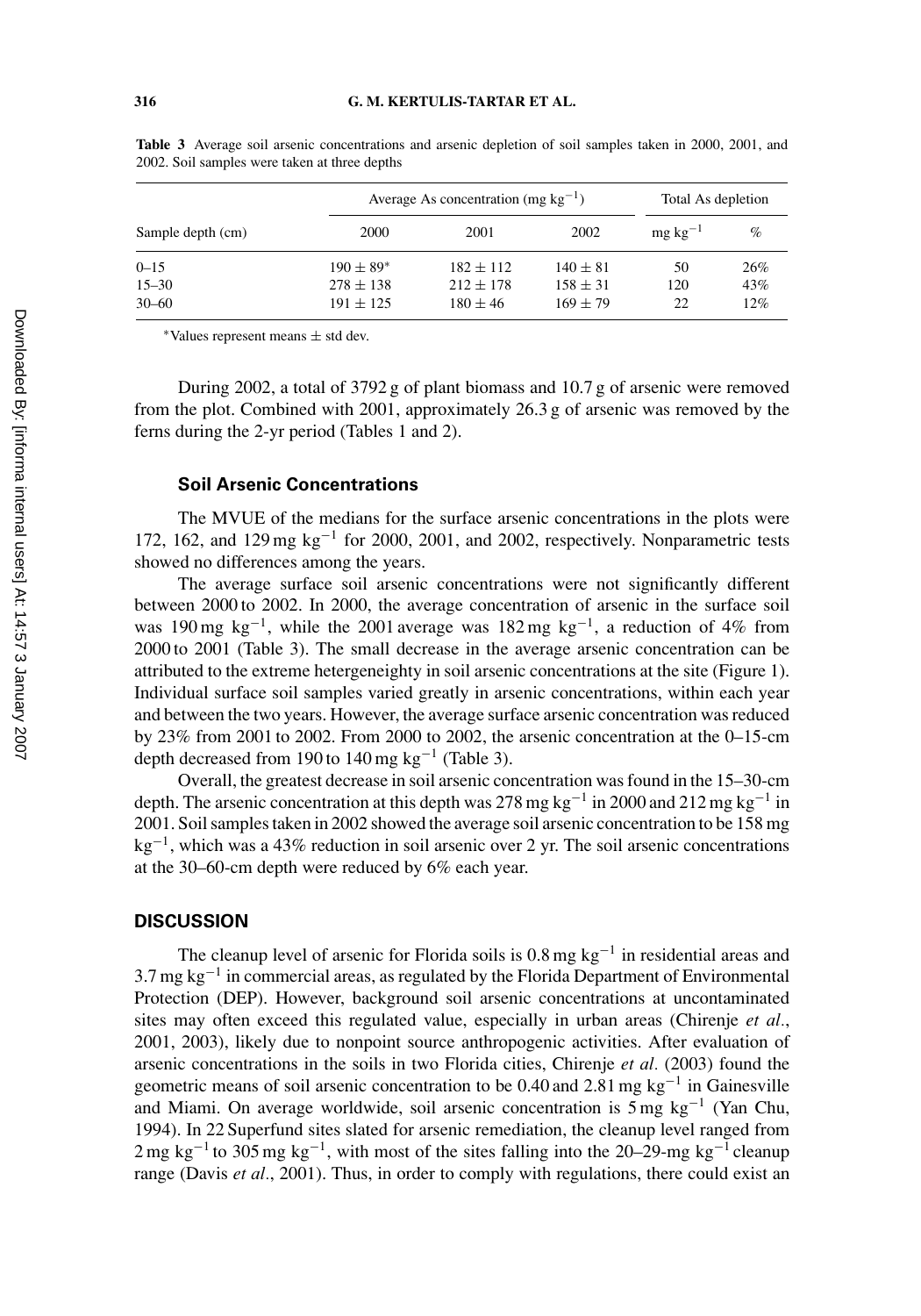

**Figure 1** Area graphs of the experimental site showing the total soil arsenic concentrations in the top 15 cm of soil sampled in (a) 2000, (b) 2001, and (c) 2002. Graphs show the distribution and extreme variability in soil arsenic concentrations at the site.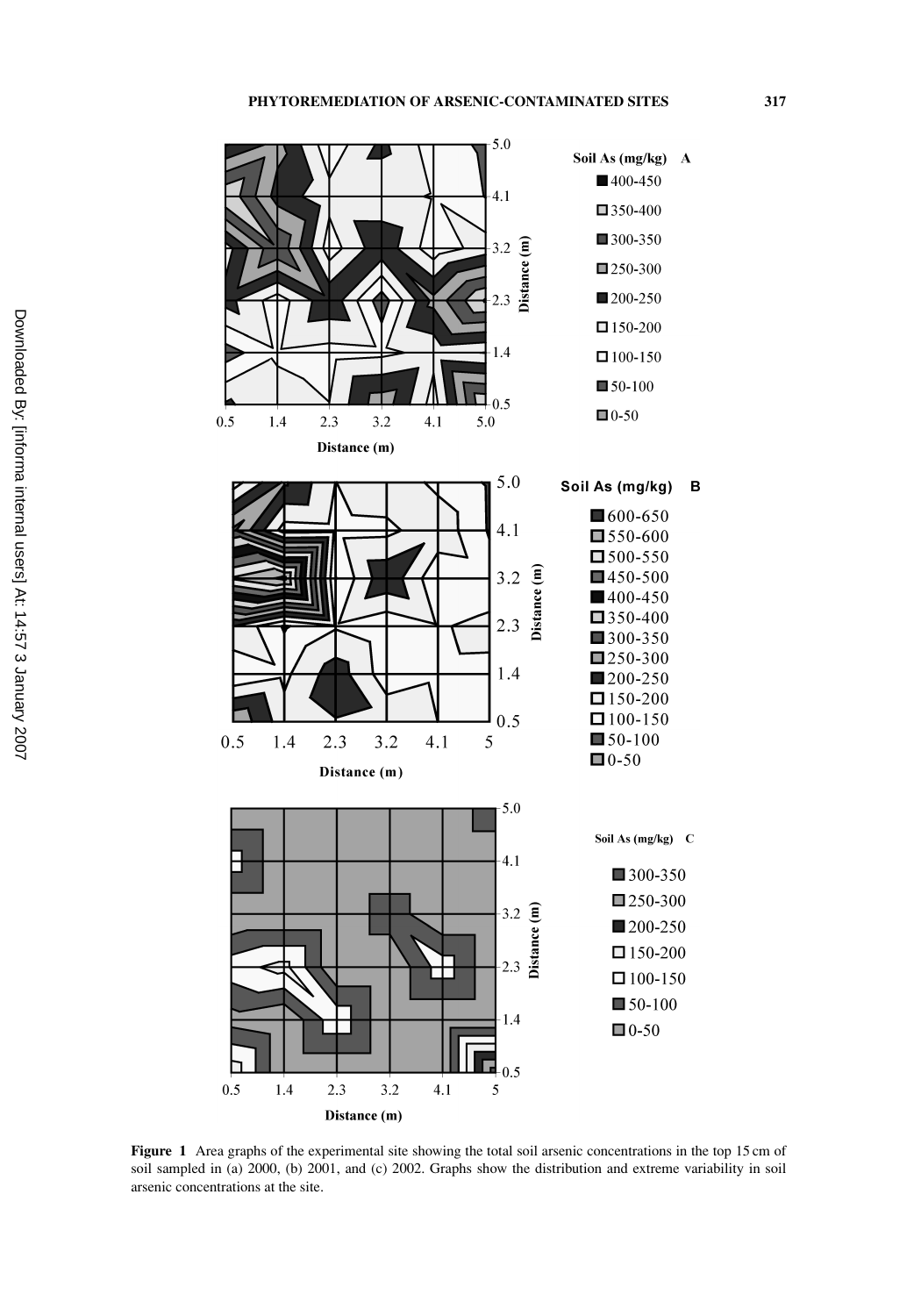increased demand for efficient, cost-effective, and reliable arsenic remediation strategies, such as phytoextraction.

### **Plant Arsenic Removal**

Although there were no significant differences in the three harvests of senescing fronds, the October harvest in 2001 resulted in the most arsenic removal by plants (Table 1). It was thought that the higher yield was possibly a result of a growth pattern or preferences of Chinese brake fern, *i.e.*, cooler temperatures and shorter days. However, in 2002, the October harvest yielded the lowest arsenic removal among the harvest of senescing fronds. The reasons for these trends are unclear. Closer observations should be performed to determine the peak growth period of this fern, as to maximize its phytoextraction potential.

As expected, more biomass was removed when harvesting all fronds. The higher harvested biomass combined with the fact that arsenic concentrations in the live fronds were greater than those of the senescing fronds (Table 2) leads to the conclusion that Chinese brake fern fronds should be harvested before they senesce. Tu *et al.* (2002) found that as fronds aged, arsenic concentration increased. The timing of harvest would allow the maximum amount of arsenic to be removed from the site and would, therefore, minimize the length of time required for phytoextraction at a given site.

In the study by Salido *et al.* (2003), the average frond arsenic concentrations ranged from 1000 to 2740 mg  $kg^{-1}$ . However, our average frond arsenic concentrations ranged from 1992 mg kg<sup>-1</sup> for senescing fronds to 4575 mg kg<sup>-1</sup> for live fronds (Tables 1 and 2). The differences between the frond arsenic concentrations may be explained by the potential differences in the soils (*i.e.*, arsenic availability, pH, and texture) between the two experiments. The differences found in the frond arsenic concentrations may also lie in the fact that, in their study, the experimental site was also contaminated with lead. The presence of lead in the soil may have hindered the ability of Chinese brake ferns from removing arsenic from the soil (Fayiga *et al.*, 2004).

Salido *et al.* also estimated the amount of arsenic remediated per fern to be 24.3 mg. In our study, the amount of arsenic removed per fern plant was much greater, *i.e.*, 47.8 mg in 2001 and 33.4 mg in 2002. The lower arsenic removal in 2002 can be attributed to the special circumstance that prevented the last harvest of the site in December.

Because of the subtropical Florida climate, fern harvests should conceivably begin in May or June, at the latest. Regrowth of Chinese brake fern is relatively quick, allowing for a harvest every month or two. This would mean that there could be from 5 to 7 total frond harvests per growing season. Because Chinese brake ferns are partial to warmer climates, it is important to note that the harvest frequency could likely be lower if the ferns were employed in a cooler climate.

The live frond arsenic concentrations were greater than those of senescing fronds (Table 2). Tu *et al.* (2003) found that during air-drying the arsenic in the fern fronds leaches from the leaf tissue. They found that a total of 15% of the total arsenic in the fronds leached, causing the leachate to contain 230  $\mu$ g As L<sup>-1</sup>. However, in 2001 and 2002 the senescing frond arsenic concentrations were 49% and 25%, respectively, lower than that of their live frond counterparts. This may be due to differences in the frequency and intensity of the water applied to the fronds in the laboratory versus the field. Nevertheless, it is important to know the potential leaching of arsenic from senescing fronds.

The fact that arsenic leaches from senescing fronds as they age and/or dry highlights the need to properly handle arsenic-laden fronds, as discussed by Tu *et al.* (2002). This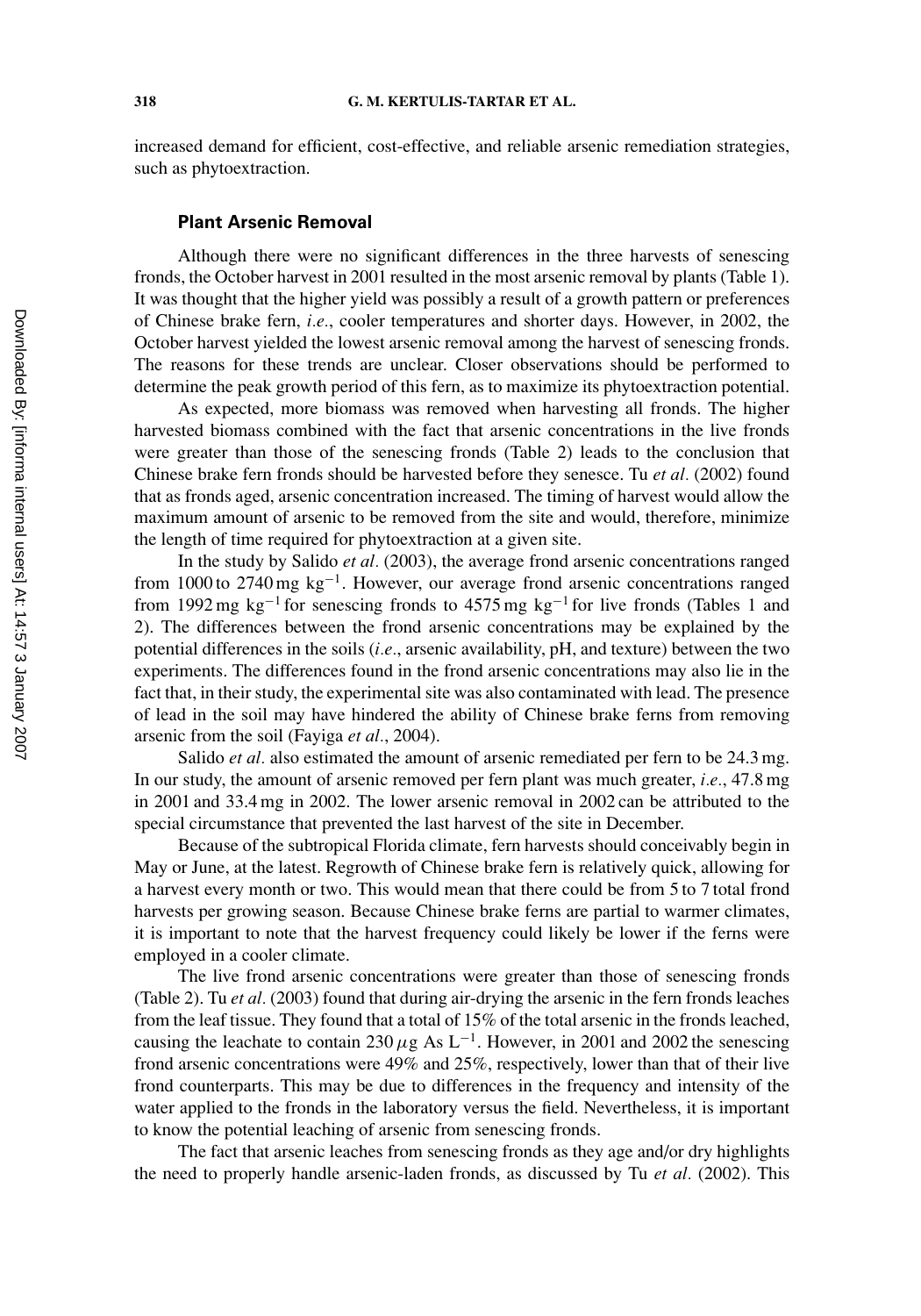also determines the harvesting frequencies of the ferns. Regardless, arsenic-laden fronds are potentially hazardous and should be treated as such during transportation and disposal.

Using the total soil arsenic concentration, the BF was 1.5 times higher for the December 2001 (BF = 45) harvest compared to the August 2002 (BF = 29) harvest, when all plants were harvested. Because the fern root arsenic concentrations were not determined, it was not possible to determine the TF for the ferns at the site. Determining BF is valuable because the total arsenic concentration in the fronds and/or roots of the ferns do not necessarily account for the total amount of arsenic present in the soil; some of the arsenic present in the soil is not readily available for plant uptake. The high BF indicates that Chinese brake fern is very efficient in accumulating arsenic from the soil, even in the field condition.

Beyond the typical concerns regarding the use of hyperaccumulators for phytoextraction, such as TF, BF, and biomass, Chinese brake ferns seemed to be well suited for phytoremediation. Despite some climate restrictions, these ferns grow quickly and are fairly easy to maintain and, in fact, it has been classified as a type-II invasive plant species, *i.e.*, its spread could be of concern in certain areas. However, it was observed that, over the 2-yr duration, only one volunteer fern was found outside of experimental plot's perimeter.

#### **Soil Arsenic Concentrations**

The total soil arsenic concentrations were extremely variable in the experimental site over the 3 yr (Figure 1). The average soil arsenic concentration data from the 3 yr had mixed distributions. As such, complications arose when performing statistical analyses on these data. Mixing of the soil prior to remediation would likely alleviate the high variability in soil arsenic concentrations throughout the plot.

All soil-sampling depths revealed overall decreases in total soil arsenic concentrations (Table 3). The smaller decrease seen from 2000 and 2001 in the top 15 cm, where the bulk of the root mass was located, may have been a direct result of leaching of arsenic from the senescing fronds back into the soil. Therefore, the actual arsenic uptake by the roots at this depth was likely greater. This finding further strengthens the notion that fronds should be harvested before they senesce.

Although the majority of the fern roots were located in the top 15 cm of the soil (data not shown), the greatest decrease in arsenic was found in the 15–30-cm depth. This decrease may be a result of root exudates mobilizing the arsenic into the root, where it is subsequently taken up and translocated into the fronds.

# **Estimated Time of Remediation**

Using the total soil arsenic data from the 2000–2002 seasons, it is estimated that 8 yr would be needed in order to completely remediate the top 15 cm of soil using Chinese brake fern in order to meet the residential site and/or commercial site Florida DEP requirements. This is the same timeframe that was estimated by Salido *et al.* (2003). However, their estimates are based on achieving a soil cleanup goal of 40 mg As  $kg^{-1}$ .

Also after this same period of time, approximately 48% of the arsenic should be removed from the 30–60-cm soil depth. The remediation time of the 15–30-cm layer would take less time if the trend of arsenic removal continued. Remediation of the topsoil may be more of an immediate concern in terms of their likelihood of being accidentally ingested by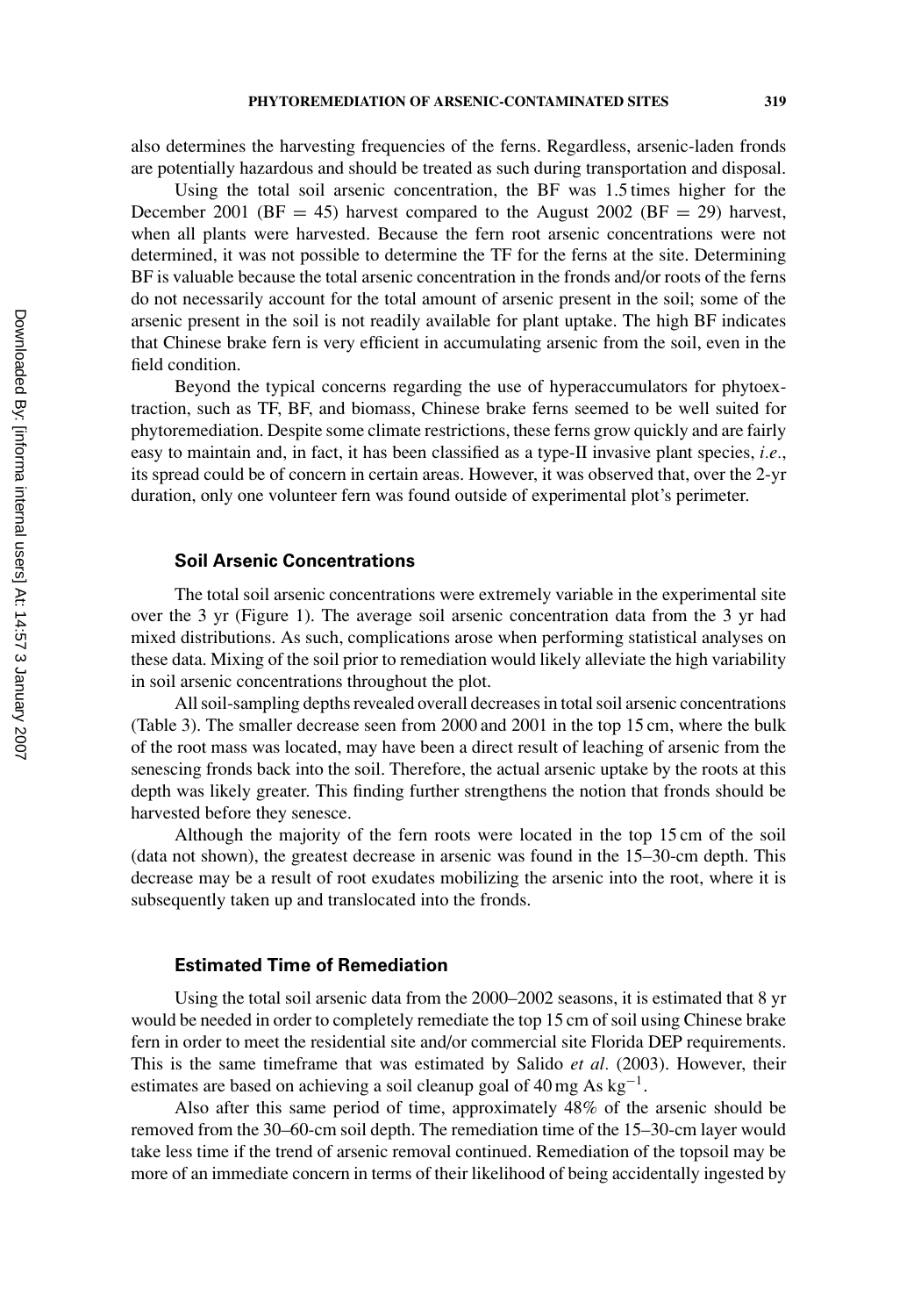#### **320 G. M. KERTULIS-TARTAR ET AL.**

humans or animals or being taken up by other plants, which may be used as a food source by animals.

Our remediation estimate may not be accurate because it is based on the total soil arsenic concentrations. Two complications in the remediation estimate arise from using the average total soil arsenic. First, those data were extremely variable, causing the estimate to be flawed. Because we were using the average soil arsenic concentrations that were so variable, some areas of the site would be fully remediated before 8 yr. Similarly, some areas of the plot would need longer than 8 yr to meet Florida's requirement for soil arsenic concentrations.

The second complication was that the determined remediation estimates are based on the total arsenic concentration in soils, which does not necessarily determine arsenic phytoavaliability (Adriano, 1986; Lasat, 2002). A small fraction of the soil arsenic is readily mobile, while the rest is not available to plants (Kabata-Pendias and Pendias, 2001), thus resulting in diminished returns, in terms of remediation, as the phytoextraction progresses. Therefore, it is also important to consider the fractions in which arsenic is present in the soil. A study by Tu, Ma, and Luongo (2004) has shown that Chinese brake fern roots exhibit the ability to produce large quantities of root exudates. These exudates could be used to solubilize the arsenic present in the more insoluble fractions. For example, compared to the other depths, the 15–30-cm sampling depth showed the greatest depletion of arsenic between 2001 and 2002.

# **CONCLUSIONS**

Based on our data, this fern was capable of accumulating and removing arsenic from the CCA-contaminated site. Regular harvesting of mature fronds before they senesce will ensure maximum arsenic removal from the site. Our data also suggest that better agronomic practices, such as fertilization, were needed to enhance plant growth and arsenic uptake to obtain maximum soil arsenic removal.

### **ACKNOWLEDGMENTS**

This research was partially supported by the National Science Foundation (Grants BES-0086768 and BES-0132114). The authors gratefully acknowledge Mr. Thomas Luongo for analytical and field support and Ms. Heather Williams for her invaluable assistance with field sampling.

# **REFERENCES**

- Adriano, D.C. 1986. Arsenic. *Trace elements in the terrestrial Environment*, pp. 46–72. New York, Springer-Verlag.
- Allinson, G., Turoczy, N.J., Kelsall, Y., Allinson, M., Stagnitti, F., Llyod-Smith, J., and Nishikawa, M. 2000. Mobility of the constituents of chromated copper arsenate in a shallow sandy soil. *N.Z. J. Agric. Res.* **43**, 149–156.
- Bhattacharya, P., Mukherjee, A.B., Jacks, G., and Nordqvist, S. 2002. Metal contamination at a wood preservation site: Characterisation and experimental studies on remediation. *Sci. Total Environ.* **290**, 165–180.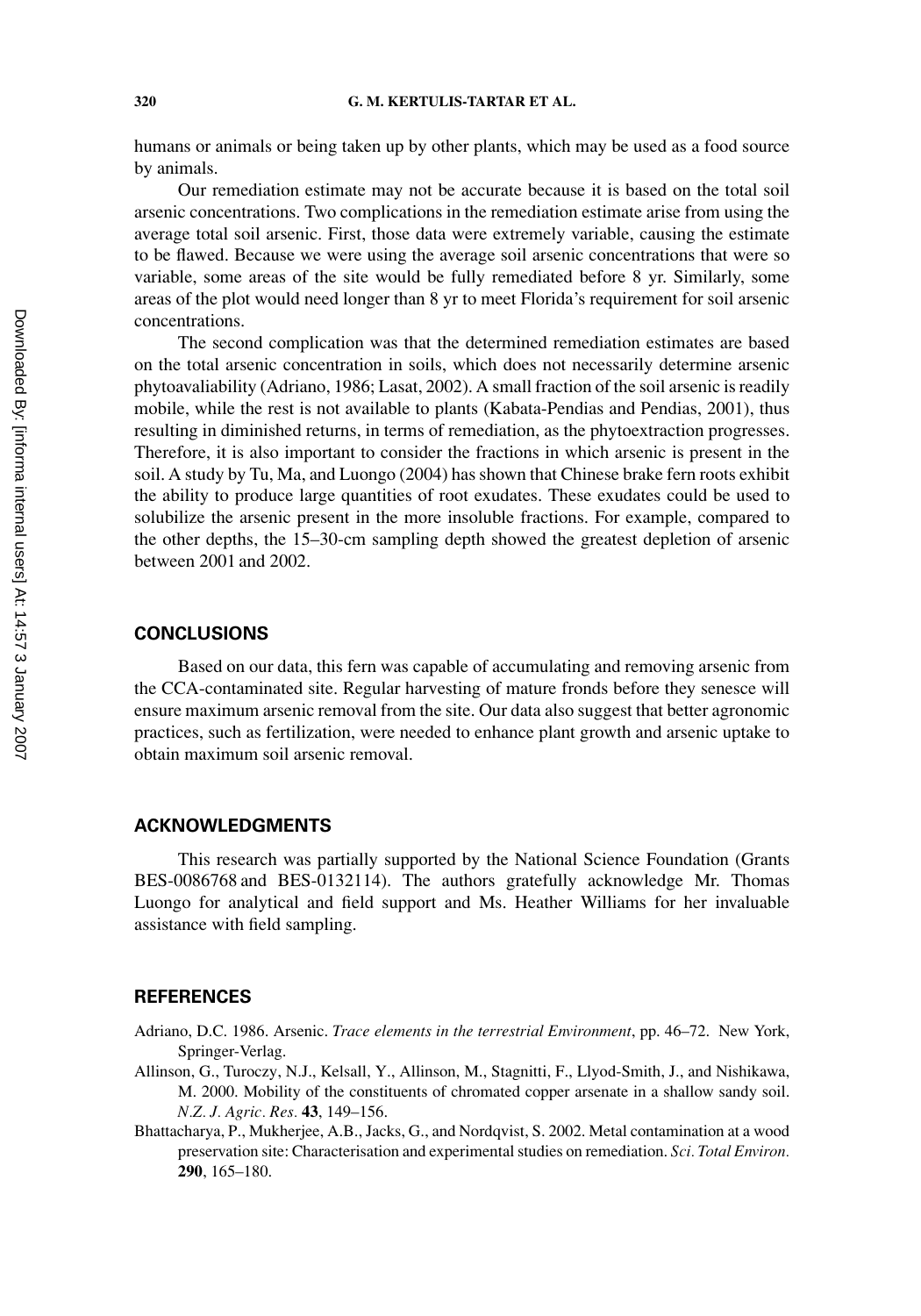- Chirenje, T., Ma, L.Q., Harris, W.G., Hornsby, H.G., Zillioux, E.Z., and Latimer, S. 2001. Protocol development for assessing arsenic background concentrations in urban areas. *Environ. Forensics* **2**, 141–153.
- Chirenje, T., Ma, L.Q., Szulczewaki, M., Littell, R., Portier, K.M., and Zillioux, E. 2003. Arsenic distribution in Florida urban soils: comparison between Gainesville and Miami. *J. Environ. Qual.* **32**, 109–119.
- Cooper, P.A. 1991. Leaching of CCA from treated wood: pH effects. *Forest Prod. J.* **41**, 30–32.
- Cunningham, S.D., Shann, J.R., Crowley, D.E., and Anderson, T.A. 1997. Phytoremediation of contaminated water and soil. In: *Phytoremediation of Soil and Water Contaminantes*, pp. 2–17. (Kruger, E.L., Anderson, T.A., and Coats, J.R., Eds.). Washington, DC, American Chemical Scociety.
- Davis, A., Sherwin, D., Ditmars, R., and Hoenke, K.A. 2001. An analysis of soil arsenic records of decision. *Environ. Sci. Technol.* **35**, 2401–2406.
- Fayiga, A.O., Ma, L., Cao, R.X., and Rathinasabapathi, B. 2004. Effects of Cd, Ni, Zn, and Pb on plant growth and arsenic uptake of hyperaccumulator *Pteris vittata* in a contaminated soil. *Environ. Poll.* **132**, 289–296.
- Francesconi, K., Visoottiviseth, P., Sridakchan, W., and Goessler, W. 2002. Arsenic species in an arsenic hyperaccumulating fern, Pityrogramma calomelanos: A potential phytoremediator of arsenic-contaminated soils. *Sci. Total Environ.* **284**, 27–35.
- Hingston, J.A., Collins, C.D., Murphy, R.J., and Lester, J.N. 2001. Leaching of chromated copper arsenate wood preservatives: A review. *Environ. Poll.* **111**, 53–66.
- Kabata-Pendias, A. and Pendias, H. 2001. *Trace Elements in Soils and Plants*. Boca Raton, FL, CRC.
- Komar, K., Ma, L.Q., Rockwood, D., and Syed, A. 1998. Identification of arsenic tolerant and hyperaccumulating plants from arsenic contaminated soils in Florida. *Agronomy Abstract* 343.
- Komar, K.M. 1999. Phytoremediation of arsenic contaminated soils: Plant identification and uptake enhancement. M.S. dissertation. Gainesville, University of Florida.
- Lasat, M.M. 2002. Phytoextraction of toxic metals: A review of biological mechanisms. *J. Environ. Qual.* **31**, 109–120.
- Lebow, S., Williams, R.S., and Lebow, P. 2003. Effect of simulated rainfall and weathering on release of preservative elements from CCA treated wood. *Environ. Sci. Technol.* **37**, 4077– 4082.
- Ma, L.Q., Komar, K.M., Tu, C., Zhang, W., Cai, Y., and Kennelley, E.D. 2001a. A fern that hyperaccumulates arsenic. *Nature* (London) **409**, 579.
- Ma, L.Q., Komar, K.M., and Kennelley, E.D. 2001b., Methods for removing pollutants from contaminated soil materials with a fern plant. US patent 6302942,
- McGrath, S.P., Zhao, F.J., and Lombi, E. 2002. Phytoremediation of metals, metalloids and radionucleides. *Adv. Agronomy* **75**, 1–56.
- Micklewright, J.T. 1994. *Wood preserving statistics. A Report to the Wood Preserving Industry in the United States*. Granbury, TX, American Wood Preservers' Association.
- Prasad, M.N.V. and de Oliveira Freitas, H.M. 2003. Metal hyperaccumulation in plants—Biodiversity prospecting for phytoremediation technology. *Electron. J. Biotechnol.* [online] **6**, 285–321. Available at http://www.ejbiotechnology.info/content/vol6/issue3/full/6
- Raskin, I. and Ensley, B.D. 2000. *Phytoremediation of Toxic Metals*. New York, John Wiley.
- SAS Institute. 2001. *SAS User's Guide: Statistics*. SAS Institute, Cary, NC.
- Salido, A., Hasty, K.L., Lim, J., and Butcher, D.J. 2003. Phytoremediation of arsenic and lead in contaminated soil using Chinese brake ferns (*Pteris vittata*) and Indian mustard (*Brassica juncea*). *Int. J. Phytoremed.* **5**, 89–103.
- Stilwell, D.E. and Gorny, K.D. 1997. Contamination of soil with copper, chromium and arsenic under decks built from pressure treated wood. *Bull. Environ. Contam. Toxicol.* **58**, 22–29.
- Tu, C. and Ma, L.Q. 2002. Effects of arsenic concentrations and forms on arsenic uptake by the hyperaccumulator ladder brake. *J. Environ. Qual.* **31**, 641–647.